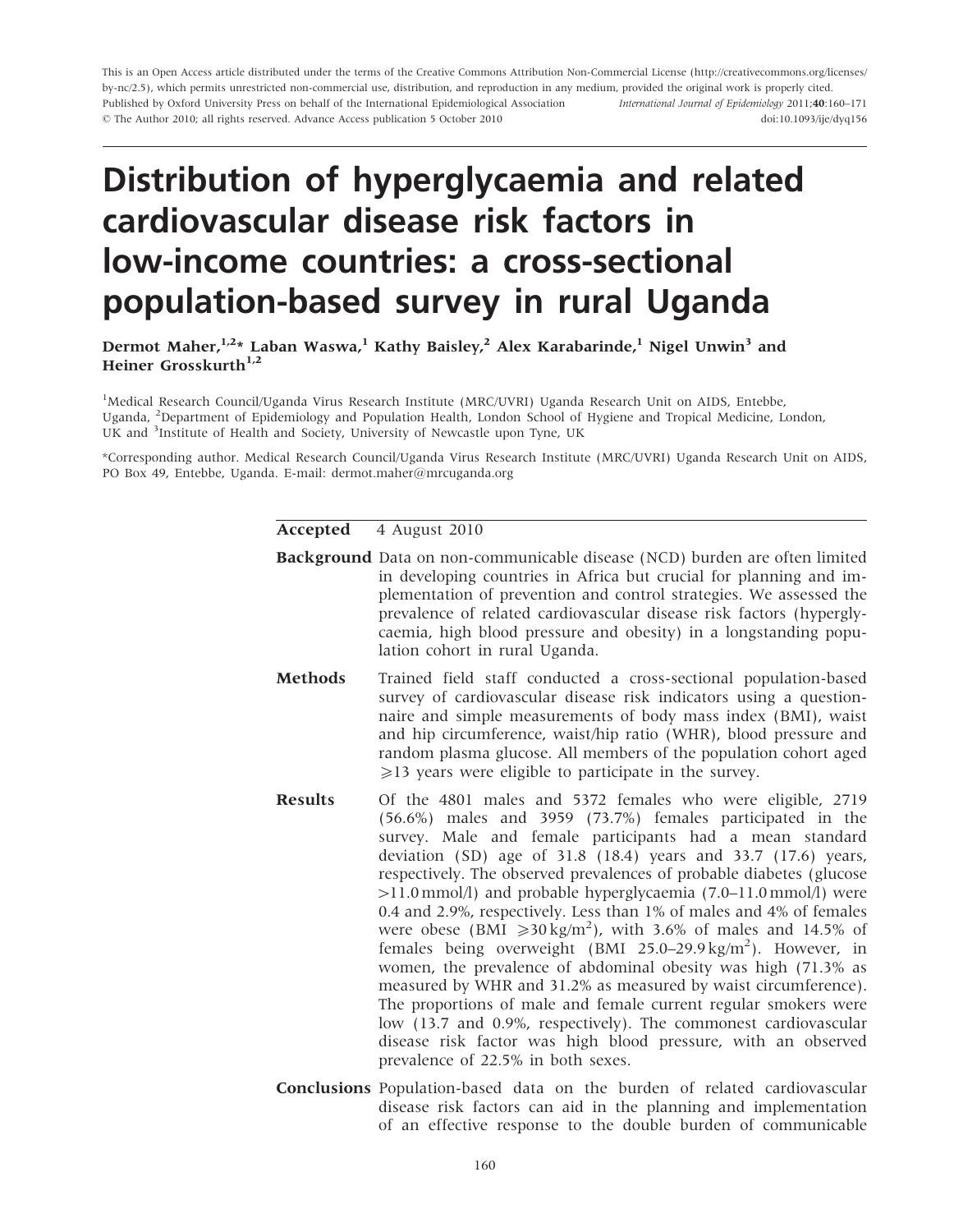diseases and NCDs in this rural population of a low-income country undergoing epidemiological transition.

Keywords Cardiovascular disease, prevalence, Africa

## Introduction

Diabetes is an important cause of morbidity and mortality worldwide,<sup>1</sup> and with hypertension and obesity it is an important risk factor for cardiovascular disease,<sup>2</sup> a leading global cause of death.<sup>3</sup> Type 2 diabetes, hypertension and obesity share several characteristics: (i) their common risk factors (unhealthy diets, physical inactivity and harmful alcohol use) and other exacerbating factors (e.g. tobacco use) are potentially amenable to behavioural modification;<sup>4</sup> (ii) they can be detected using simple tests and managed in primary-care settings in low-income countries; $\frac{5}{1}$  (iii) the benefits of prevention and care extend beyond cardiovascular disease to related conditions of public health importance; $<sup>6</sup>$  (iv) they are the</sup> focus of efforts to ensure greater prioritization of non-communicable diseases (NCDs) on the global research agenda,<sup>7</sup> the research agenda of development agencies $\delta$  and in the health and development policies of low-income countries.<sup>9</sup>

With globalization, chronic NCDs are becoming more common in developing countries,<sup>10</sup> with the greatest regional increase in NCD deaths over the next decade predicted in Africa.<sup>9</sup> Emerging countrylevel evidence, e.g. from South Africa,<sup>11</sup> suggests that chronic NCDs are contributing to epidemiological transition (concomitant high burdens of both communicable diseases and NCDs) in many low-income countries.12 Recent estimates indicate the global burden of chronic NCDs: 285 million people with diabetes in  $2010$ ,<sup>1</sup> 972 million with hypertension in  $2000^{13}$  and 400 million adults with obesity in 2005.<sup>3</sup> About 65–70% of those with diabetes or hypertension live in the developing world.<sup>1,13</sup>

NCDs such as diabetes are poorly understood and under-prioritized in developing countries.<sup>14</sup> Information on diabetes prevalence is often limited in low-income countries, particularly in sub-Saharan Africa and in rural populations.<sup>15</sup> For example, the 2010 International Diabetes Federation Atlas found that only four African countries (Uganda not included) possessed data, mostly  $>10$  years old.<sup>1</sup> Since data have to be extrapolated from distant and probably dissimilar countries and populations, further epidemiological investigation in the region is urgently needed.<sup>15</sup> Good-quality data on disease burden are crucial to aid planning and implementation of prevention and control strategies for diabetes and other chronic NCDs.<sup>16</sup> Detailed epidemiological studies help in understanding NCD pathogenesis and in rational clinical management. A large population-based cohort in rural southwest Uganda, initially established in 1989 for human immunodeficiency virus (HIV) surveillance, $17,18$  provided the opportunity to assess community prevalence in adults of hyperglycaemia, high blood pressure and obesity, selected for survey on account of their shared characteristics and their importance as cardiovascular disease risk factors.

## Methods

#### Setting

Uganda has been recovering since 1986 from previous civil, political and economic turmoil. The estimated 30 million population are mostly engaged in subsistence agriculture. Annual Gross National Income is \$300 per capita and mean life expectancy at birth is 50 years.<sup>19</sup> It is one of the countries in Africa where the HIV epidemic was first reported and that was initially most badly affected by HIV.

The study cohort comprises approximately 20 000 residents of 25 neighbouring villages in south-western Uganda, not far from Lake Victoria. The vast majority of dwellings are distributed throughout the countryside rather than clustered in villages, which mainly represent administrative areas demarcated on maps rather than population centres. The study population are mostly subsistence farmers, whose staple diet consists of matooke (cooking bananas) with groundnuts. There are no tarmac roads and access may be difficult during the rains. People live in semi-permanent structures built from locally available materials. The community is stable and homogeneous, with most people from the Baganda tribe, and 15% of Rwandese origin, who are well assimilated. Religious affiliation is mostly Christian, with a significant Muslim minority (28%). Levels of literacy are low and the main income-earning activities are growing bananas, coffee and beans, and trading fish. $^{2}$ 

### Annual general population cohort survey

Full details of the cohort and annual HIV serosurvey have been published elsewhere.<sup>17,18</sup> In brief, an annual household survey has been conducted since 1989, with all study-village residents eligible for inclusion. Average annual serosurvey participation is  $\sim$ 60–65%, although a much higher percentage has ever participated. Community-sensitization activities precede each survey round, including local council briefings and village meetings. All households are visited by, in turn, the mapping, census and survey teams. Consenting residents are interviewed at home in the local language by trained survey staff and provide a blood sample for HIV testing.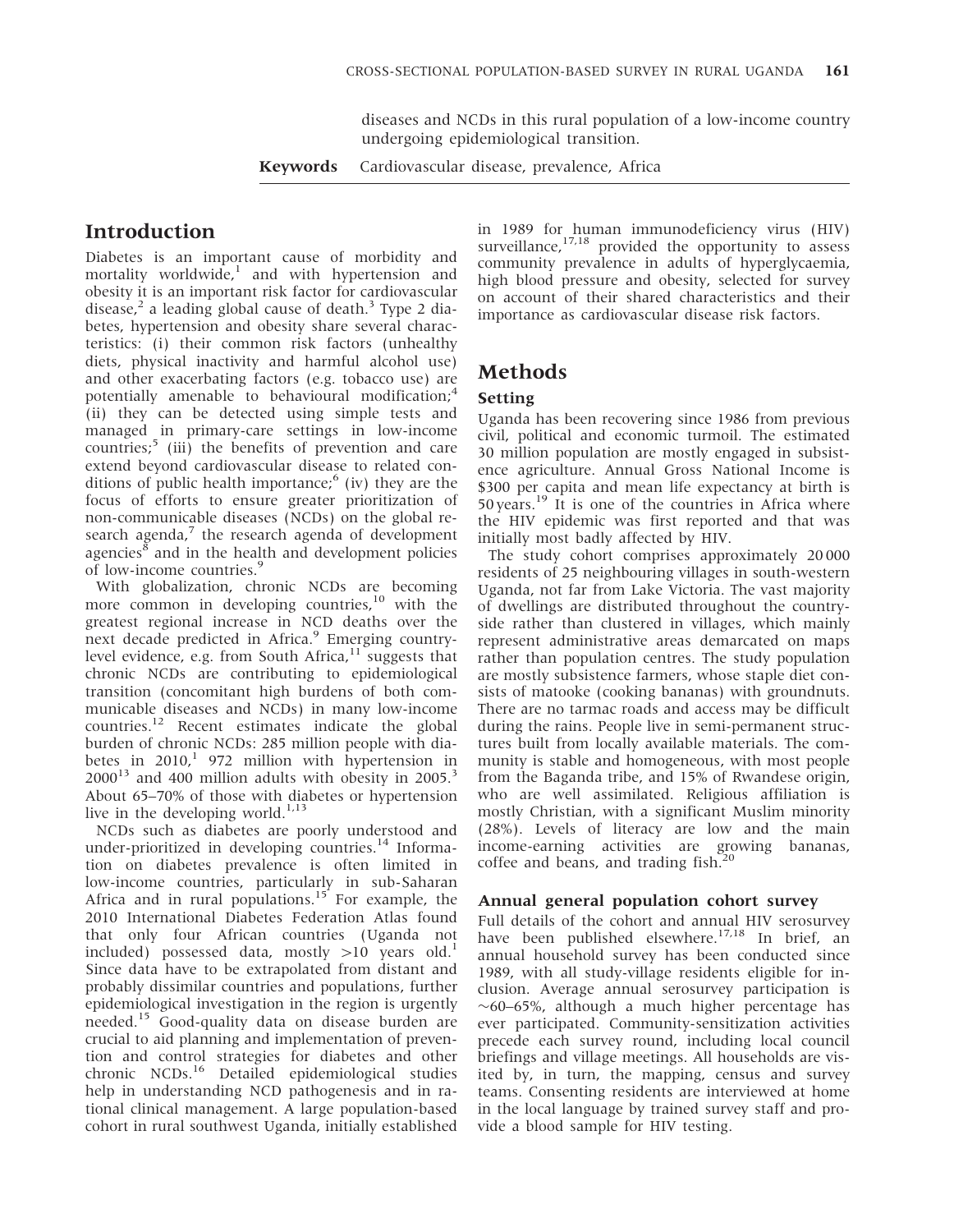### Measurement of indicators of cardiovascular disease risk

As part of the 20th annual HIV serosurvey (December 2008–November 2009), field staff assessed consenting adults (defined for the HIV serosurvey as aged  $\geq$ 13 years) for indicators of cardiovascular disease risk using a questionnaire and simple measurements. Study participants with an abnormal finding were advised to attend their nearest local health facility or the study clinic for further management. Questionnaire information included socio-demographic factors (including education level) and economic status. Socio-economic status (SES) was measured using an asset index, created by combining data on 22 household possessions using principal component analysis. Participants were asked if they were currently, or ever used to be, a regular cigarette smoker (including both manufactured and local cigarettes), if they had diabetes or hypertension and if they were already attending a clinic for either condition.

Anthropometric measurements were taken on standing participants wearing light clothes and without shoes. Weight was measured to the nearest 0.1 kg, using a spring balance, and height to the nearest 0.5 cm, using a stadiometer. Waist and hip circumferences were measured to the nearest 0.1 cm using standard techniques.<sup>21</sup> A single measurement of blood pressure was taken on the left arm of seated subjects after resting for 15 min, using a machine with an inflatable 15-cm cuff and automatic digital read-out to within 1 mmHg (WelchAllyn OSZ 5 easy) (note: WelchAllyn confirm that the 'OSZ 5 easy' is the same device as Microlife BP 3BTO-A, originally manufactured by Microlife).<sup>22</sup> Body mass index (BMI) was calculated as an indicator of obesity (BMI  $\geq 30 \text{ kg/m}^2$ ) and overweight (BMI = 25.0–29.9 kg/m<sup>2</sup>).<sup>23</sup> Waist/hip ratio (WHR) and waist circumference (WC) were used as indicators of abdominal obesity (defined respectively as WHR  $>0.95$  for men and  $>0.80$  for women<sup>24</sup> and WC  $>94 \text{ cm}$  for men and  $>80 \text{ cm}$ for women).<sup>25</sup> High blood pressure (possible hypertension) was defined as systolic blood pressure  $\geq$ 140 mmHg or diastolic blood pressure  $\geq$ 90 mmHg.<sup>26</sup>

During venepuncture for HIV serotesting, a 4-ml blood sample was taken from participants into a tube containing oxalate and sodium fluoride for a random plasma glucose measurement, and transported to the laboratory at the nearby rural field station for centrifugation and storage of 1-ml plasma aliquots at  $2-8^{\circ}$ C. Samples were transported the following day using a cool box with ice packs to Entebbe, where plasma glucose was measured at the research unit main laboratory using the enzymatic reference method with hexokinase (Roche COBAS Integra 400 analyser with Glucose HK Gen.3 reagent). Daily calibration of the glucose assay was performed with normal and elevated control solutions provided by the manufacturer. The laboratory also participates in the external quality assurance programme of

National Health Laboratory Services of South Africa, which involves monthly checks and feedback on glucose and other analytes. The results of random plasma glucose tests were interpreted as effectively post-prandial: <7 mmol/l was normal, 7.0– 11.0 mmol/l indicated probable hyperglycaemia and  $>11.0$  mmol/l indicated probable diabetes.<sup>27</sup> For participants who declined HIV testing, HIV serostatus was obtained from the last available serosurvey result.

### **Statistics**

Data were double-entered and verified in Access. Stata 10 (Stata Corporation, College Station, USA) was used for analyses. Characteristics of persons with plasma glucose  $\geq 7$  mmol/l (i.e. probable hyperglycaemia or diabetes) and those with normal plasma glucose were compared using chi-squared tests for categorical variables, and t-tests for continuous data.

As a sensitivity analysis, we compared our estimate of diabetes prevalence based on random plasma glucose results with the estimate obtained when participants who reported having diabetes, but had normal glucose results, were included as probable diabetes. In addition, the overall age-standardized prevalence of probable diabetes and possible diabetes was calculated by combining observed prevalence with age-stratified population estimates from the study population in the 2008 census round.

Lastly, we investigated factors associated with the observed prevalence of probable hyperglycaemia/diabetes (i.e. plasma glucose  $\geq 7$  mmol/l) using random effects logistic regression to account for correlation within households. Because the prevalence of random plasma glucose  $>11$  mmol/l was so low, we combined the groups with probable diabetes and probable hyperglycaemia as our outcome of interest. Exposures of interest included socio-demographic variables and clinical factors. Our hypothesis was that known cardiovascular disease risk factors, such as obesity and abdominal fat mass, would be associated with the prevalence of elevated plasma glucose in our study population. Analyses were stratified by sex because it was thought that some associations might differ between males and females. All factors whose univariate association with the outcome reached significance at  $P < 0.20$  were considered for inclusion in a multivariable analysis. Ordered categorical variables for which the likelihood ratio test for departure from linearity was not significant at  $P < 0.05$  were fit as linear terms. High blood pressure was considered to be a possible consequence of, rather than a risk factor for, plasma glucose  $\geq 7$  mmol/l, so was not included in the final multivariable model. Instead, the association between high blood pressure and the prevalence of glucose  $\geq 7$  mmol/l was assessed after adjusting for independent predictors of elevated glucose. The final multivariable model was reached by excluding factors one at a time until all remaining factors were significant at the  $P < 0.10$  level.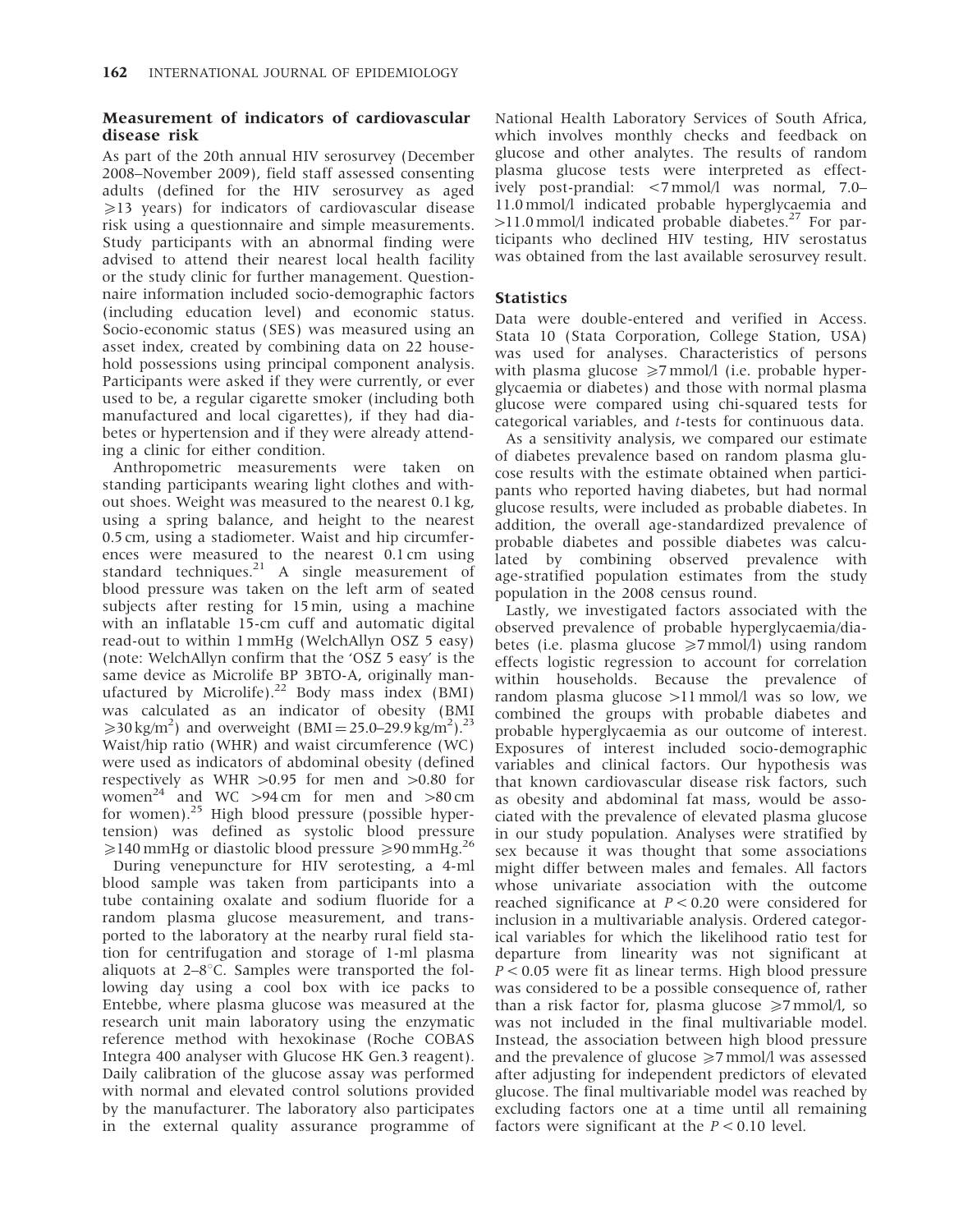#### Ethics

The study was approved by the Science and Ethics Committee of the Uganda Virus Research Institute and by the Uganda National Council for Science and Technology.

## Results

#### Characteristics of cohort participants

At census, there were 4801 males and 5372 females aged  $\geq$ 13 years resident in the study area and eligible as survey participants. Of those, 2719 (56.6%) males and 3959 (73.7%) females responded to the survey questionnaire (Figure 1).

Participation was lower in younger age groups, for both sexes, and among women  $\geq 60$  years. The mean standard deviation (SD) age of responders was 31.8 (18.4) years for males and 33.7 (17.6) years for females (Table 1). There was strong evidence of higher SES among non-responders, with 25% of non-responders in the highest SES quintile compared with 22.6% of responders  $(P = 0.001)$ . There was no evidence of a difference in HIV serostatus between responders and non-responders, with 6.0 vs 6.2% being HIV seropositive, respectively  $(P = 0.78)$ .

### Prevalence of hyperglycaemia, high blood pressure and obesity

The observed prevalence of probable diabetes was 0.4% in both males and females, and of probable hyperglycaemia was 3% in males and 2.8% in females (Table 1). Age-standardized prevalences of probable diabetes and probable hyperglycaemia were 0.4% [95% confidence interval (CI) 0.3–0.5] and 2.8%



Figure 1 Numbers of residents of study villages, adults censused and survey participants

(95% CI 2.5–3.1), respectively. The observed prevalence of high blood pressure was 22.5% in males and 22.6% in females. Less than 1% of males and 4% of females were obese (BMI  $\geq 30 \text{ kg/m}^2$ ), and 3.6% of males and 14.5% of females were overweight (BMI  $25-29.9 \text{ kg/m}^2$ ). The prevalence of under-nutrition  $(BMI < 18.5 \text{ kg/m}^2)$ ) was 29.8% in males and 16.5% in females. Using standard cut-offs, the proportions of participants with abdominal obesity among males and females were 3.8 and 71.3% (WHR) and 1.0 and 31.2% (WC), respectively.

Most people with probable diabetes or hyperglycaemia were not aware of it: 74% of persons with plasma glucose  $>11$  mmol/l and 98% of those with plasma glucose  $\geq 7$  mmol/l did not report having diabetes. There was no difference between males and females in the proportion being aware of the condition. Among the 17 persons who reported having diabetes, plasma glucose was  $>11$  mmol/l in six persons (35.3%) and  $\ge 7$  mmol/l in four (23.5%). Only six persons reported they were attending a clinic for diabetes. If persons with reported diabetes are included in the group with probable diabetes, the age-standardized prevalence was 0.6% (95% CI 0.4–0.7).

There was strong evidence that participants with plasma glucose  $\geq 7$  mmol/l (probable hyperglycaemia or diabetes) were older than those with normal plasma glucose, in both males and females (Table 2). There was no evidence of a difference in mean BMI between males with probable hyperglycaemia/ diabetes and those with normal plasma glucose. In contrast, there was strong evidence that mean BMI was higher in females with probable hyperglycaemia/diabetes than in those with normal plasma glucose. In both males and females, there was strong evidence that mean WC was higher in persons with probable hyperglycaemia/diabetes than in those with normal plasma glucose. In both sexes, there was strong evidence that mean systolic and diastolic blood pressure increased with increasing glucose category.

Plasma glucose results were unavailable for 265 (9.7%) male and 427 (10.8%) female survey participants, because of either refusal to give a blood sample or an insufficient sample. There was strong evidence that participants with missing glucose results were older than those with glucose results (mean difference = 3.3 years, 95% CI 1.8–4.7,  $P < 0.001$ ), and more likely to be HIV positive (19.1 vs 4.6%,  $P < 0.001$ ). In addition, there was weak evidence that males with missing glucose results had a higher mean WC than males with glucose results (mean difference  $= 0.89$  cm, 95% CI  $-0.15$  to 1.92,  $P = 0.09$ ).

The proportions of males and females who reported being a current regular smoker were 13.7% (95% CI 12.5–15.1) and 0.9% (95% CI 0.6–1.2), respectively,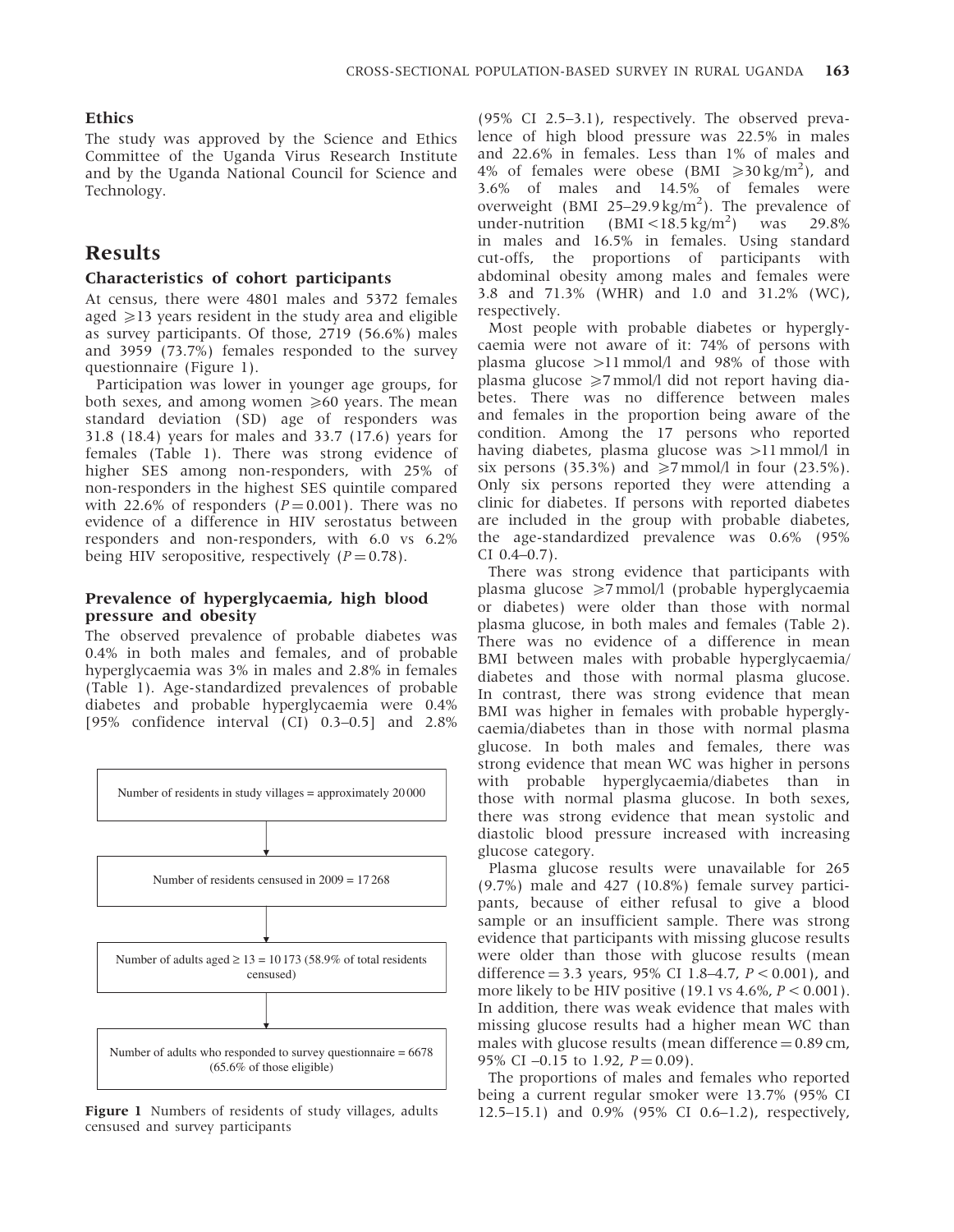|                                                                      | <b>Males</b><br>$(n=2719)$ |                           | <b>Females</b><br>$(n=3959)$ |                |
|----------------------------------------------------------------------|----------------------------|---------------------------|------------------------------|----------------|
| Socio-demographic/economic factors                                   |                            |                           |                              |                |
| Age (years)                                                          |                            |                           |                              |                |
| < 20                                                                 |                            | 1037 (38.1%) 1123 (28.4%) |                              |                |
| $20 - 29$                                                            |                            | 471 (17.3%) 838 (21.2%)   |                              |                |
| $30 - 39$                                                            |                            | 407 (15.0%) 700 (17.7%)   |                              |                |
| $40 - 49$                                                            |                            | 320 (11.8%)               |                              | 530 (13.4%)    |
| $50 - 59$                                                            |                            | 201 (7.4%)                |                              | 347 (8.8%)     |
| $\geqslant 60$                                                       |                            | 283 (10.4%) 421 (10.6%)   |                              |                |
| Mean (SD) age (years)                                                |                            | 31.8 (18.4)               |                              | 33.7 (17.6)    |
| Currently married                                                    |                            | 1052 (38.7%)              |                              | 1806 (45.6%)   |
| Education level                                                      |                            |                           |                              |                |
| Less than primary                                                    |                            | 167 $(6.1\%)$             |                              | 493 (12.5%)    |
| Incomplete primary                                                   |                            | 1398 (51.5%)              |                              | 1663 (42.0%)   |
| Primary                                                              |                            | 501 (18.4%)               |                              | 851 (21.5%)    |
| Junior/secondary                                                     |                            | 556 (20.5%)               |                              | 818 (20.7%)    |
| Above secondary                                                      |                            | 95 (3.5%)                 |                              | $131(3.3\%)$   |
| Current regular smoker                                               |                            | 373 (13.7%) 34 (0.9%)     |                              |                |
| Ever regular smoker                                                  |                            | 547 (20.2%)               |                              | 50 (1.3%)      |
| SES score tertile <sup>a</sup>                                       |                            |                           |                              |                |
| Low                                                                  |                            | 806 (30.1%) 993 (25.5%)   |                              |                |
| Middle                                                               |                            | 929 (34.7%) 1449 (37.3%)  |                              |                |
| High                                                                 |                            | 939 (35.1%) 1448 (37.2%)  |                              |                |
| <b>Clinical indicators</b>                                           |                            |                           |                              |                |
| BMI $(kg/m2)a$                                                       |                            |                           |                              |                |
| < 18.5                                                               |                            | 768 (29.8%)               |                              | 625 $(16.5\%)$ |
| $18.5 - 24.9$                                                        |                            | 1706 (66.2%) 2461 (65.0%) |                              |                |
| $25.0 - 29.9$                                                        |                            | 92 (3.6%)                 |                              | 549 (14.5%)    |
| $\geqslant$ 30                                                       |                            | $13(0.5\%)$               |                              | 149 (3.9%)     |
| Mean (SD) BMI $(kg/m2)$                                              |                            | $20.1(2.9)$ $22.0(4.0)$   |                              |                |
| WHR $\geq 0.95$ (males)/ $\geq 0.80$<br>$( females)^a$               |                            | $102(3.8\%)$              |                              | 2620 (71.3%)   |
| Mean (SD) WHR                                                        |                            | $0.85(0.05)$ $0.83(0.06)$ |                              |                |
| WC $\geqslant$ 94 cm (males)/ $\geqslant$ 80 cm<br>$($ females $)^a$ |                            | $26(1.0\%)$               |                              | 1148 (31.2%)   |
| Mean (SD) WC (cm)                                                    |                            | 72.6 (8.0)                |                              | 76.0 (10.0)    |
| Blood pressure $\geq 140/90^a$                                       |                            | 602 (22.5%)               |                              | 887 (22.6%)    |
| Mean (SD) systolic<br>blood pressure                                 |                            | 125.8 (18.0)              |                              | 126.0(19.0)    |
| Mean (SD) diastolic<br>blood pressure                                |                            | 77.5 (11.7)               |                              | 78.4 (10.9)    |
| Reported hypertension                                                |                            | 50 (1.8%)                 |                              | 216 (5.5%)     |
| Random plasma glucose $\text{(mmol/l)}^a$                            |                            |                           |                              |                |
| $<$ 7                                                                |                            | 2370 (96.6%)              |                              | 3421 (96.9%)   |
| 7–11                                                                 |                            | 74 (3.0%)                 |                              | 98 (2.8%)      |
| >11                                                                  |                            | $10(0.4\%)$               |                              | 13 $(0.4\%)$   |
|                                                                      |                            |                           |                              | (continued)    |

| <b>Table 1 Continued</b> |  |  |  |
|--------------------------|--|--|--|
|--------------------------|--|--|--|

|                             | Males<br>$(n=2719)$ | <b>Females</b><br>$(n=3959)$ |
|-----------------------------|---------------------|------------------------------|
| Mean (SD) plasma<br>glucose | 4.8 $(1.6)$         | 4.8 $(1.3)$                  |
| Reported diabetes           | $9(0.3\%)$          | $10(0.3\%)$                  |
| HIV serostatus              |                     |                              |
| Positive                    | 128 (4.8%)          | $269(6.9\%)$                 |
|                             |                     |                              |

<sup>a</sup>Missing data for  $\geq 1\%$  of participants: SES index (45 males and 69 females); BMI (140 males and 175 females); WHR (43 males and 286 females); WC (41 males and 285 females); blood pressure (43 males and 26 females); plasma glucose results (265 males and 427 females).

with slightly higher proportions who reported ever smoking regularly.

#### Factors associated with plasma glucose  $\geq 7$  mmol/l

Among males, factors associated with the prevalence of probable hyperglycaemia/diabetes in the univariate analysis included increasing age, current marriage, level of education (prevalence highest among those with less than primary education), current smoking, WHR  $\geq 0.95$ , increasing WHR, WC  $\geq 94$  cm, and high blood pressure (Table 3). In the multivariable analysis, increasing age was the only factor that remained independently associated with the prevalence of probable hyperglycaemia/diabetes. After adjusting for age, there was no evidence of an independent association with measures of obesity, BMI, WHR or WC, either when included in the model as a categorical factor or as a continuous measurement. However, after adjusting for age, some evidence of an association between the prevalence of probable hyperglycaemia/diabetes and high blood pressure still remained.

Among females, factors associated with the prevalence of probable hyperglycaemia/diabetes in the univariate analysis included increasing age, decreasing education level, lower SES, increasing BMI, WHR  $\geq 0.80$ , increasing WHR, WC  $\geq 80$  cm and high blood pressure. In the multivariable analysis, factors independently associated with the prevalence of probable hyperglycaemia/diabetes were increasing age, decreasing education level and WC  $\geq 80$  cm. There was no evidence of an independent association with other measures of adiposity, BMI or WHR, either when included in the model as a categorical factor, or as a continuous measurement. However, although WC was the adiposity measure with the strongest association with probable hyperglycaemia/diabetes, there was some evidence of an association with BMI, and with WHR, after adjusting for age and education alone [adjusted odds ratio  $(OR) = 1.98$ , 95% CI 0.97-4.02, for BMI  $\geq 25$  vs BMI <18.5; adjusted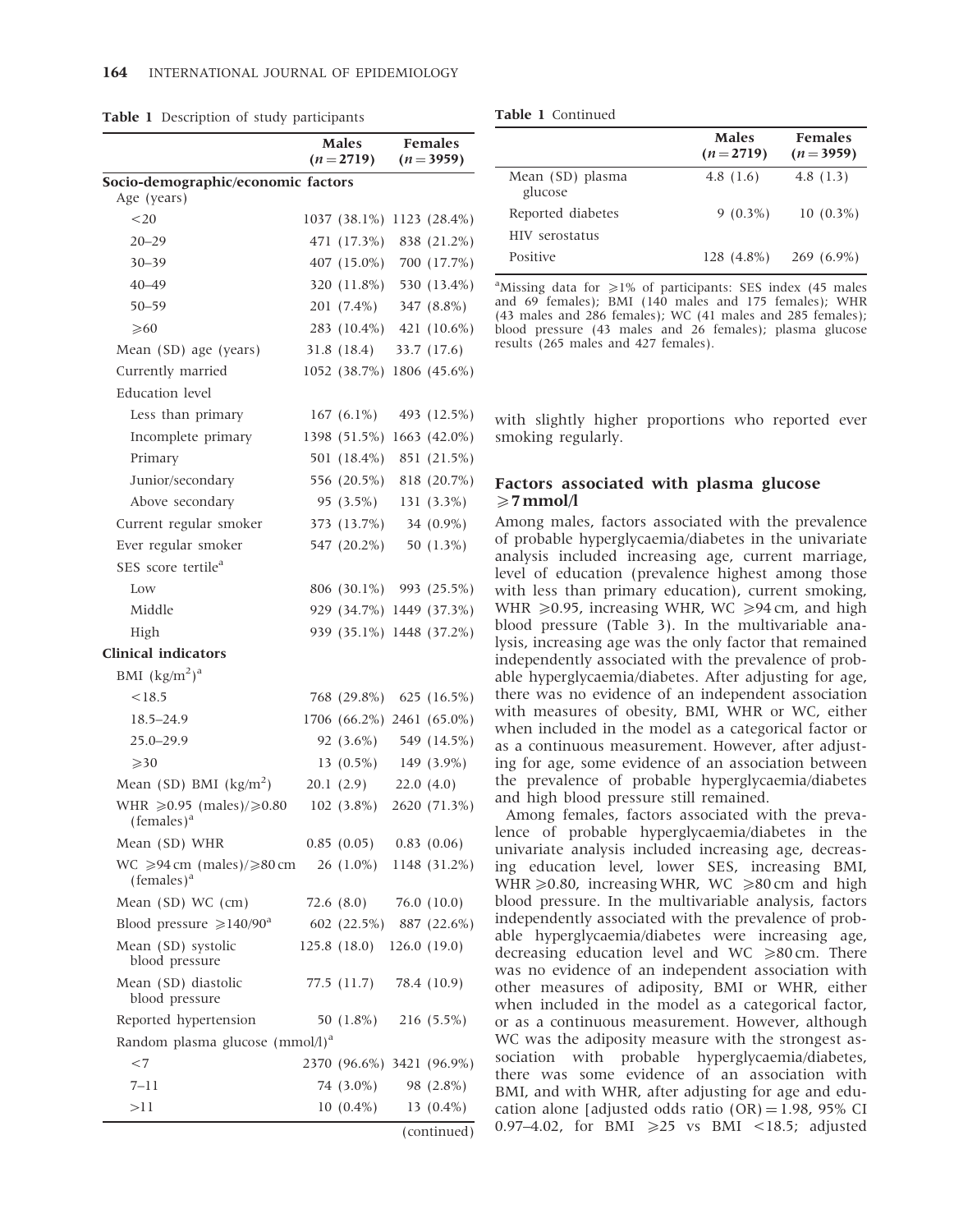|                                    | Normal                   | Possible diabetes                                                                       | Probable diabetes  |
|------------------------------------|--------------------------|-----------------------------------------------------------------------------------------|--------------------|
|                                    |                          | (glucose $\langle 7 \text{mmol/l} \rangle^b$ (glucose 7–11 mmol/l) (glucose >11 mmol/l) |                    |
|                                    | $n$ (col %)              | $n$ (col %)                                                                             | $n$ (col %)        |
| <b>Males</b><br>$\it n$            | 2370                     | 74                                                                                      | 10                 |
| Mean (SD) age (years)              | 31.1(18.1)               | 43.8 (20.2)                                                                             | 56.6 (15.3)        |
| Reported diabetes                  |                          |                                                                                         |                    |
| N <sub>0</sub>                     | 2099 (88.6)              | 60(81.1)                                                                                | 6(60.0)            |
| Yes                                | 3(0.1)                   | 2(2.7)                                                                                  | 2(20.0)            |
| Don't know                         | 267(11.3)                | 12(16.2)                                                                                | 2(20.0)            |
| SES score tertile                  |                          |                                                                                         |                    |
| Low                                | 692 (29.7)               | 27 (37.0)                                                                               | 2(20.0)            |
| Middle                             | 797 (34.2)               | 25(34.2)                                                                                | 7(70.0)            |
| High                               | 840 (36.1)               | 21(28.8)                                                                                | 1(10.0)            |
| BMI $\frac{\text{kg}}{\text{m}^2}$ |                          |                                                                                         |                    |
| < 18.5                             | 683 (30.3)               | 18(25.0)                                                                                | 3(30.0)            |
| $18.5 - 24.9$                      | 1478 (65.7)              | 48 (66.7)                                                                               | 7(70.0)            |
| $25.0 - 29.9$                      | 79 (3.5)                 | 5(6.9)                                                                                  | $0 (-)$            |
| $\geqslant$ 30                     | 11(0.5)                  | 1(1.4)                                                                                  | $0 (-)$            |
| Mean (SD) BMI $(kg/m2)$            | 20.1(2.9)                | 20.3(3.2)                                                                               | 20.7(2.7)          |
| WHR $\geqslant$ 0.95               |                          |                                                                                         |                    |
| N <sub>0</sub>                     | 2251 (96.4)              | 68 (91.9)                                                                               | 9(90.0)            |
| Yes                                | 84 (3.6)                 | 6(8.1)                                                                                  | 1(10.0)            |
| WHR tertile                        |                          |                                                                                         |                    |
| Low                                |                          |                                                                                         |                    |
| Middle                             | 786 (33.7)<br>788 (33.7) | 20(27.0)<br>23(30.1)                                                                    | $0 (-)$<br>4(40.0) |
| High                               | 761 (32.6)               |                                                                                         | 6(60.0)            |
| Mean (SD) WHR                      | 0.85(0.05)               | 31(41.9)<br>$0.86$ $(0.07)$                                                             | 0.90(0.04)         |
|                                    |                          |                                                                                         |                    |
| $WC \ge 94 cm$                     |                          |                                                                                         |                    |
| N <sub>0</sub>                     | 2318 (99.2)              | 71 (95.9)                                                                               | 10(100)            |
| Yes                                | 18(0.8)                  | 3(4.1)                                                                                  | $0 (-)$            |
| Mean (SD) WC (cm)                  | 72.5(8.0)                | 75.5(10.6)                                                                              | 80.8(7.2)          |
| Mean (SD) systolic blood pressure  | 125.4(17.5)              | 135.2(25.0)                                                                             | 148.1 $(26.4)$     |
| Mean (SD) diastolic blood pressure | 77.4 (11.5)              | 83.1 (18.1)                                                                             | 89.8 (13.8)        |
| Females                            |                          |                                                                                         |                    |
| $\boldsymbol{n}$                   | 3421                     | 98                                                                                      | 13                 |
| Mean (SD) age (years)              | 32.9 (17.4)              | 46.9 (17.9)                                                                             | 48.0 $(14.1)$      |
| Reported diabetes                  |                          |                                                                                         | 4(30.8)            |
| No                                 | 2949 (86.3)              | 72 (73.5)                                                                               |                    |
| Yes                                | 4(0.1)                   | 2(2.0)                                                                                  | 4(30.8)            |
| Don't know                         | 466 (13.6)               | 24 (24.5)                                                                               | 5(38.5)            |
| SES score tertile                  |                          |                                                                                         |                    |
| Low                                | 836 (24.9)               | 30(30.9)                                                                                | 5(38.5)            |
| Middle                             | 1246 (37.1)              | 39 (40.2)                                                                               | 7(53.8)            |
| High                               | 1280(38.1)               | 28 (28.9)                                                                               | 1(7.7)             |

Table 2 Observed characteristics of participants by plasma glucose level and sex<sup>a</sup>

(continued)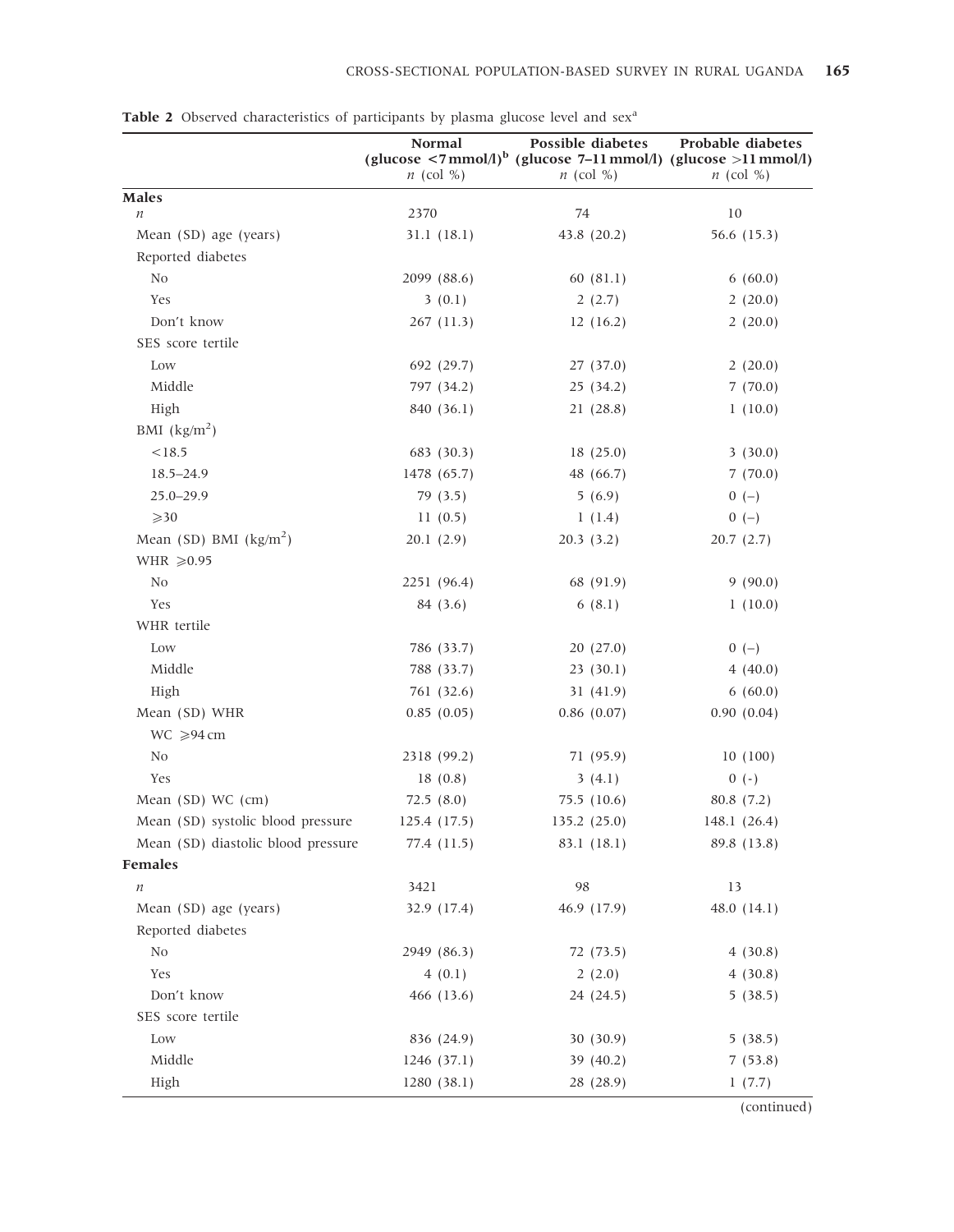|                                    | <b>Normal</b><br>$n$ (col %) | Possible diabetes<br>(glucose $\langle 7 \text{mmol/l} \rangle^b$ (glucose 7–11 mmol/l) (glucose >11 mmol/l)<br>$n$ (col %) | <b>Probable diabetes</b><br>$n$ (col %) |
|------------------------------------|------------------------------|-----------------------------------------------------------------------------------------------------------------------------|-----------------------------------------|
| BMI $\frac{\text{kg}}{\text{m}^2}$ |                              |                                                                                                                             |                                         |
| < 18.5                             | 554 (16.9)                   | 12(13.0)                                                                                                                    | 1(10.0)                                 |
| $18.5 - 24.9$                      | 2128 (64.8)                  | 55 (59.8)                                                                                                                   | 3(30.0)                                 |
| $25.0 - 29.9$                      | 467 (14.2)                   | 19(20.7)                                                                                                                    | 4(40.0)                                 |
| $\geqslant$ 30                     | 134(4.1)                     | 6(6.5)                                                                                                                      | 2(20.0)                                 |
| Mean (SD) BMI $(kg/m2)$            | 22.0(4.0)                    | 23.2(4.8)                                                                                                                   | 25.1(6.1)                               |
| WHR $\geq 0.80$                    |                              |                                                                                                                             |                                         |
| N <sub>0</sub>                     | 929 (29.3)                   | 18(19.6)                                                                                                                    | 2(15.4)                                 |
| Yes                                | 2245 (70.7)                  | 74 (80.4)                                                                                                                   | 11(84.6)                                |
| WHR tertile                        |                              |                                                                                                                             |                                         |
| Low                                | 1081(34.1)                   | 24(26.1)                                                                                                                    | 3(23.1)                                 |
| Middle                             | 1057(33.3)                   | 25(27.2)                                                                                                                    | 5(38.5)                                 |
| High                               | 1036 (32.6)                  | 43 (46.7)                                                                                                                   | 5(38.5)                                 |
| Mean (SD) WHR                      | 0.83(0.06)                   | 0.85(0.06)                                                                                                                  | 0.85(0.06)                              |
| $WC \ge 80$ cm                     |                              |                                                                                                                             |                                         |
| No                                 | 2220 (69.9)                  | 45 (48.9)                                                                                                                   | 3(23.1)                                 |
| Yes                                | 955 (30.1)                   | 47(51.1)                                                                                                                    | 10(76.9)                                |
| Mean $(SD)$ WC $(cm)$              | 75.7(9.8)                    | 82.1 (12.3)                                                                                                                 | 87.2 (13.7)                             |
| Mean (SD) systolic blood pressure  | 125.7(18.5)                  | 134.8 (21.7)                                                                                                                | 139.2(27.6)                             |
| Mean (SD) diastolic blood pressure | 78.3 (10.7)                  | 81.4 (11.5)                                                                                                                 | 82.8 (12.9)                             |
|                                    |                              |                                                                                                                             |                                         |

|  |  | <b>Table 2</b> Continued |
|--|--|--------------------------|
|--|--|--------------------------|

<sup>a</sup>Characteristics of participants with normal glucose and those with glucose ≥7 mmol/l were compared using chi-square tests for categorical data and <sup>t</sup>-tests for continuous data. Comparisons are described in the text. <sup>b</sup>  $B$ Random plasma glucose results interpreted as effectively post-prandial, therefore <7 mmol/l is classified as 'normal',

7-11 mmol/l indicates possible diabetes and >11 mmol/l indicates probable diabetes.

OR = 1.70, 95% CI 1.02–2.85, for WHR  $\geq 0.80$ ]. Lastly, after adjusting for age, education and WC  $\geq 80$  cm, some evidence of an association between the prevalence of probable hyperglycaemia/diabetes and high blood pressure still remained.

## Discussion

In this low-income rural community in southwest Uganda, age-standardized prevalences of probable diabetes and probable hyperglycaemia were 0.4 and 2.8%, respectively, and were similar in males and females. Less than 1% of males and 4% of females were obese (BMI $\geq$ 30 kg/m<sup>2</sup>), with 3.6% of males and 14.5% of females overweight (BMI 25-29.9 kg/m<sup>2</sup>). The proportions of male and of female current regular smokers were low (13.7 and 0.9%, respectively). The commonest cardiovascular disease risk factor was high blood pressure, found in  $\sim$ 23% of both males and females. The burden of chronic NCDs in this

relatively young rural population represents a challenge in providing an effective health-care response.

Our prevalence of probable diabetes (0.4%) is similar to that reported in a largely rural population in The Gambia  $(0.3\%)$ ,<sup>28</sup> but much lower than that reported in rural settings in Tanzania (1.1-1.7%),<sup>29</sup> Kenya  $(2.2\%)^{30}$  and South Africa  $(3.9\%)$ .<sup>31</sup> Studies have generally found higher diabetes prevalence in urban than rural settings, e.g. 8% in Kampala, Uganda,<sup>32</sup> and 6.4% in a combined group of urban and rural Ghanaians.<sup>33</sup> Although sites may use different ways of measuring and defining diabetes, such findings highlight the heterogeneity of diabetes distribution among communities in Africa<sup>30</sup> and the need for comprehensive epidemiological mapping.<sup>15</sup> We found a strong association between age and probable hyperglycaemia/diabetes in both males and females,  $\frac{1}{2}$  consistent with other studies.<sup>28–30</sup> However, the association between obesity as measured by BMI and elevated glucose was less clear, particularly among men. Among women, after adjusting for age, abdominal obesity was the strongest independent predictor of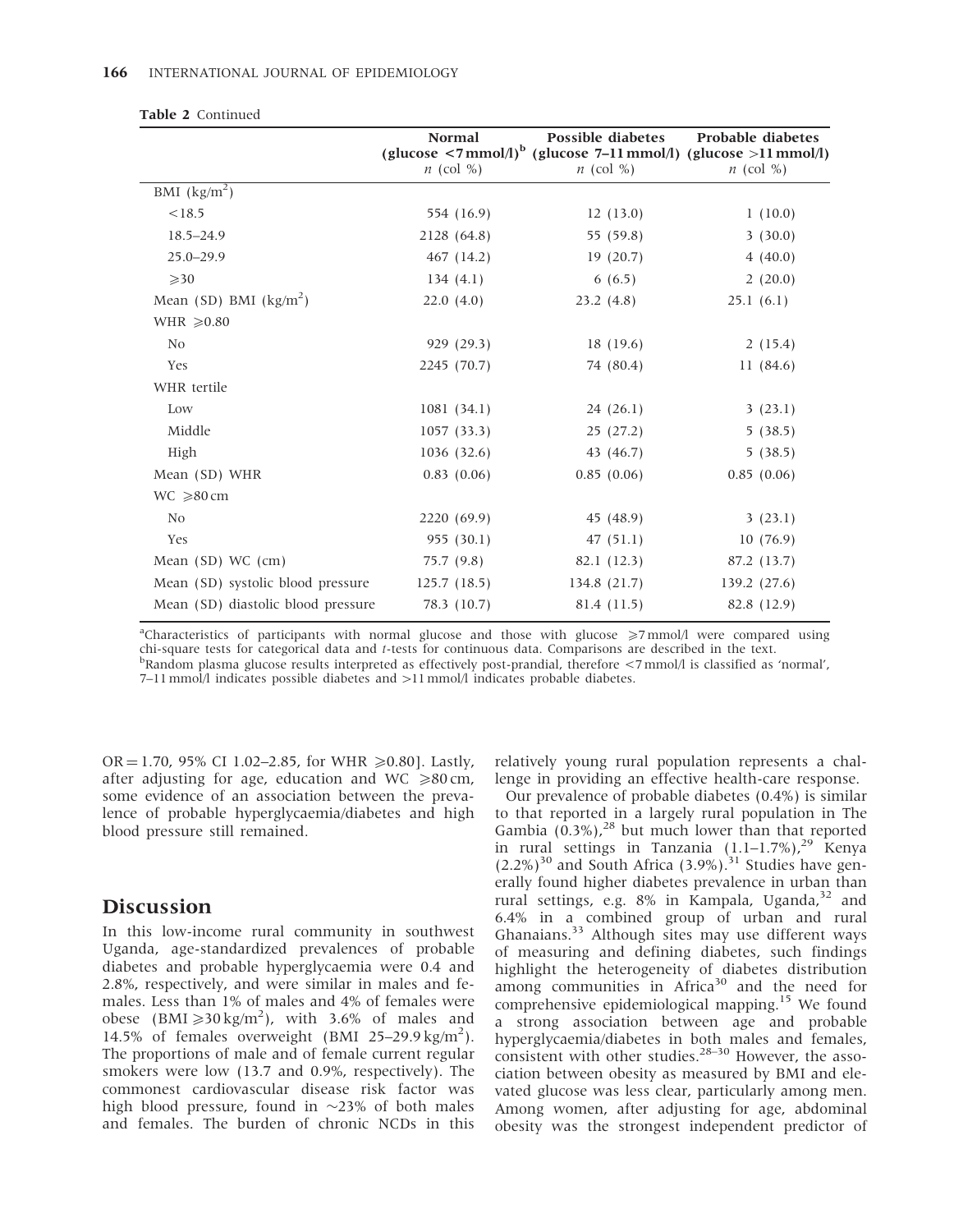|                                                   | Males ( $n = 2454$ )                                       |                                           | Females $(n=3532)$                          |                             |                                             |                             |
|---------------------------------------------------|------------------------------------------------------------|-------------------------------------------|---------------------------------------------|-----------------------------|---------------------------------------------|-----------------------------|
|                                                   | Number with<br>glucose                                     | Unadjusted<br><b>OR</b>                   | Adjusted<br>OR <sup>a</sup>                 | Number with<br>glucose      | Unadjusted<br><b>OR</b>                     | Adjusted<br>OR <sup>a</sup> |
|                                                   | $\geq 7$ (mmol/l)/total (%)                                | $(95\% \text{ CI})$                       | $(95\% \text{ CI})$                         | $\geq 7$ (mmol/l)/total (%) | $(95\% \text{ CI})$                         | $(95\% \text{ CI})$         |
| Socio-demographic/economic factors<br>Age (years) |                                                            |                                           |                                             |                             |                                             |                             |
| $< \! 20$                                         | 12/950(1.3)                                                | 1                                         | 1                                           | 7/1041(0.7)                 | 1                                           | 1                           |
| $20 - 29$                                         | 8/430(1.9)                                                 | $1.50(0.60-3.75)$ 1.50 $(0.60-3.75)$      |                                             | $12/758$ (1.6)              | $2.39(0.93 - 6.17)$                         | $1.95(0.72 - 5.28)$         |
| $30 - 39$                                         | 12/365(3.3)                                                | 2.70 (1.18–6.19) 2.70 (1.18–6.19)         |                                             | 23/595(3.9)                 | $6.06$ $(2.55-14.38)$ $4.38$ $(1.78-10.77)$ |                             |
| $40 - 49$                                         | 18/276(6.5)                                                |                                           | 5.71 (2.62-12.43) 5.71 (2.62-14.43)         | 20/470 (4.3)                | 6.71 $(2.78-16.19)$ 4.50 $(1.81-11.22)$     |                             |
| $50 - 59$                                         | $15/178$ (8.4)                                             |                                           | 7.68 (3.35-17.64) 7.68 (3.35-17.64)         | 15/303(5.0)                 | 7.87 (3.13-19.83) 5.19 (1.98-13.63)         |                             |
| $\geqslant 60$                                    | 19/255(7.5)                                                |                                           | $6.59$ $(3.04-14.28)$ $6.59$ $(3.04-14.28)$ | 34/365 (9.3)                | 16.18 (6.80-38.52) 11.24 (4.44-28.44)       |                             |
| Currently married                                 |                                                            |                                           |                                             |                             |                                             |                             |
| Yes                                               | 47/934 (5.0)                                               | 1                                         | 1                                           | 53/1597 (3.3)               | 1                                           | 1                           |
| No                                                | 37/1519 (2.4)                                              | $0.46$ (0.29-0.73) 0.97 (0.58-1.61)       |                                             | 58/1934 (3.0)               | $0.90(0.61 - 1.32)$                         | $1.01(0.66 - 1.55)$         |
| <b>Education</b> level                            |                                                            |                                           |                                             |                             |                                             |                             |
| Secondary/above                                   | $17/578$ $(2.9)$                                           | 1                                         | 1                                           | $10/849$ (1.2)              | 1                                           | 1                           |
| Primary                                           | $21/456$ (4.6)                                             | $1.60$ $(0.81-3.16)$ 1.73 $(0.87-3.44)$   |                                             | 24/770 (3.1)                | $2.71(1.28 - 5.74)$                         | $2.69$ (1.21-6.01)          |
| Some primary                                      | 35/1270 (2.8)                                              | $0.92$ $(0.50-1.70)$ $0.97$ $(0.52-1.79)$ |                                             | 53/1486 (3.6)               | $3.13(1.57-6.22)$                           | $2.33(1.10-4.94)$           |
| Less than primary                                 | $11/148$ (7.4)                                             | 2.80 (1.21-6.47) 1.46 (0.62-3.45)         |                                             | 24/424 (5.7)                | 5.13 (2.39-10.99) 2.20 (0.93-5.18)          |                             |
| Current regular smoker                            |                                                            |                                           |                                             |                             |                                             |                             |
| No                                                | 66/2124(3.1)                                               | 1                                         | 1                                           | 110/3500(3.1)               | 1                                           | 1                           |
| Yes                                               | 18/328(5.5)                                                | $1.85$ (1.05-3.25) 1.10 (0.61-1.97)       |                                             | 1/32(3.1)                   | $1.00(0.13 - 7.64)$                         | $0.61$ $(0.07-4.97)$        |
| SES score tertile                                 |                                                            |                                           |                                             |                             |                                             |                             |
| Low                                               | 29/721 (4.0)                                               | 1                                         | 1                                           | 35/871 (4.0)                | 1                                           | 1                           |
| Middle                                            | 32/829 (3.9)                                               | $0.95(0.55-1.63)$ 1.17 $(0.68-2.04)$      |                                             | 46/1292(3.6)                | $0.88$ $(0.55 - 1.39)$                      | $0.93(0.56 - 1.53)$         |
| High                                              | $22/862$ (2.6)                                             | $0.62$ $(0.34-1.11)$ $0.81$ $(0.44-1.47)$ |                                             | 29/1309 (2.2)               | $0.53$ $(0.32 - 0.89)$                      | $0.69$ $(0.38 - 1.24)$      |
| <b>Clinical factors</b>                           |                                                            |                                           |                                             |                             |                                             |                             |
| BMI $\frac{\text{kg}}{\text{m}^2}$                |                                                            |                                           |                                             |                             |                                             |                             |
| <18.5                                             | $21/704$ (3.0)                                             | 1                                         | 1                                           | $13/567$ (2.3)              | 1                                           | 1                           |
| $18.5 - 24.9$                                     | 55/1533(3.6)                                               | $1.21$ (0.72-2.05) 1.03 (0.60-1.76)       |                                             | 58/2186 (2.7)               | $1.16(0.63 - 2.16)$                         | $0.93(0.47-1.83)$           |
| $\geqslant$ 25                                    | $6/96$ (6.3)                                               | 2.24 (0.84–5.96) 1.52 (0.56–4.12)         |                                             | 31/632(4.9)                 | $2.23(1.14-4.38)$                           | $1.20(0.51 - 2.82)$         |
| WHR $\geq 0.95$ (males)/ $\geq 0.80$ (females)    |                                                            |                                           |                                             |                             |                                             |                             |
| N <sub>0</sub>                                    | 77/2328 (3.3)                                              | 1                                         | 1                                           | 20/949 (2.1)                | 1                                           | 1                           |
| Yes                                               | 7/91(7.7)                                                  | 2.48 (1.06-5.80) 1.57 (0.65-3.79)         |                                             | 85/2330 (3.6)               | $1.77(1.07-2.91)$                           | $1.36(0.79 - 2.34)$         |
| WHR tertile                                       |                                                            |                                           |                                             |                             |                                             |                             |
| Low                                               | $20/806$ (2.5)                                             | 1                                         | 1                                           | 27/1108 (2.4)               | $\bf{l}$                                    | 1                           |
| Middle                                            | 27/815(3.3)                                                | $1.36$ $(0.74-2.48)$ $1.22$ $(0.66-2.26)$ |                                             | $30/1087$ (2.8)             | $1.14(0.67-1.94)$                           | $1.03(0.58 - 1.81)$         |
| High                                              | 37/798 (4.6)                                               | $1.95$ (1.10-3.47) 1.25 (0.68-2.29)       |                                             | 48/1084 (4.4)               | $1.88$ $(1.15-3.06)$                        | $1.20(0.69 - 2.07)$         |
| $WC \ge 94$ cm (males)/ $\ge 80$ cm (females)     |                                                            |                                           |                                             |                             |                                             |                             |
| No                                                | 81/2399 (3.4)                                              | 1                                         | 1                                           | $48/2268$ (2.1)             | $\mathbf{1}$                                | 1                           |
| Yes                                               | $3/21$ (14.3)                                              |                                           | 5.14 (1.30-20.31) 2.86 (0.71-11.46)         | 57/1012 (5.6)               | $2.83(1.87-4.28)$                           | $2.04(1.33-3.13)$           |
|                                                   | Systolic BP $\geq$ 140 mmHg or diastolic BP $\geq$ 90 mmHg |                                           |                                             |                             |                                             |                             |
| No                                                | 50/1872 (2.7)                                              | 1                                         | 1                                           | $63/2729$ (2.3)             | 1                                           | 1                           |
| Yes                                               | 34/546 (6.2)                                               | 2.51 (1.56-4.04) 1.62 (0.98-2.70)         |                                             | 47/782(6.0)                 | $2.76(1.84 - 4.13)$                         | $1.52(0.97-2.39)$           |
| HIV serostatus                                    |                                                            |                                           |                                             |                             |                                             |                             |
| Negative                                          | 79/2351 (3.4)                                              | 1                                         | 1                                           | 105/3329(3.2)               | 1                                           | 1                           |
| Positive                                          | 5/87(5.7)                                                  | $1.79$ $(0.67-4.77)$ 1.55 $(0.58-4.16)$   |                                             | $6/186$ (3.2)               | $1.02$ $(0.43 - 2.38)$                      | $1.25(0.52-3.01)$           |

Table 3 Factors associated with elevated plasma glucose ( $\geq 7$  mmol/l) among males and females  $\geq 13$  years old

<sup>a</sup>Adjusted for all independent predictors in final multivariate model (i.e. for males, age category; for females, age category, education and WC 580 cm). ORs displayed for age group as a categorical factor, but included in final multivariate model as a linear term.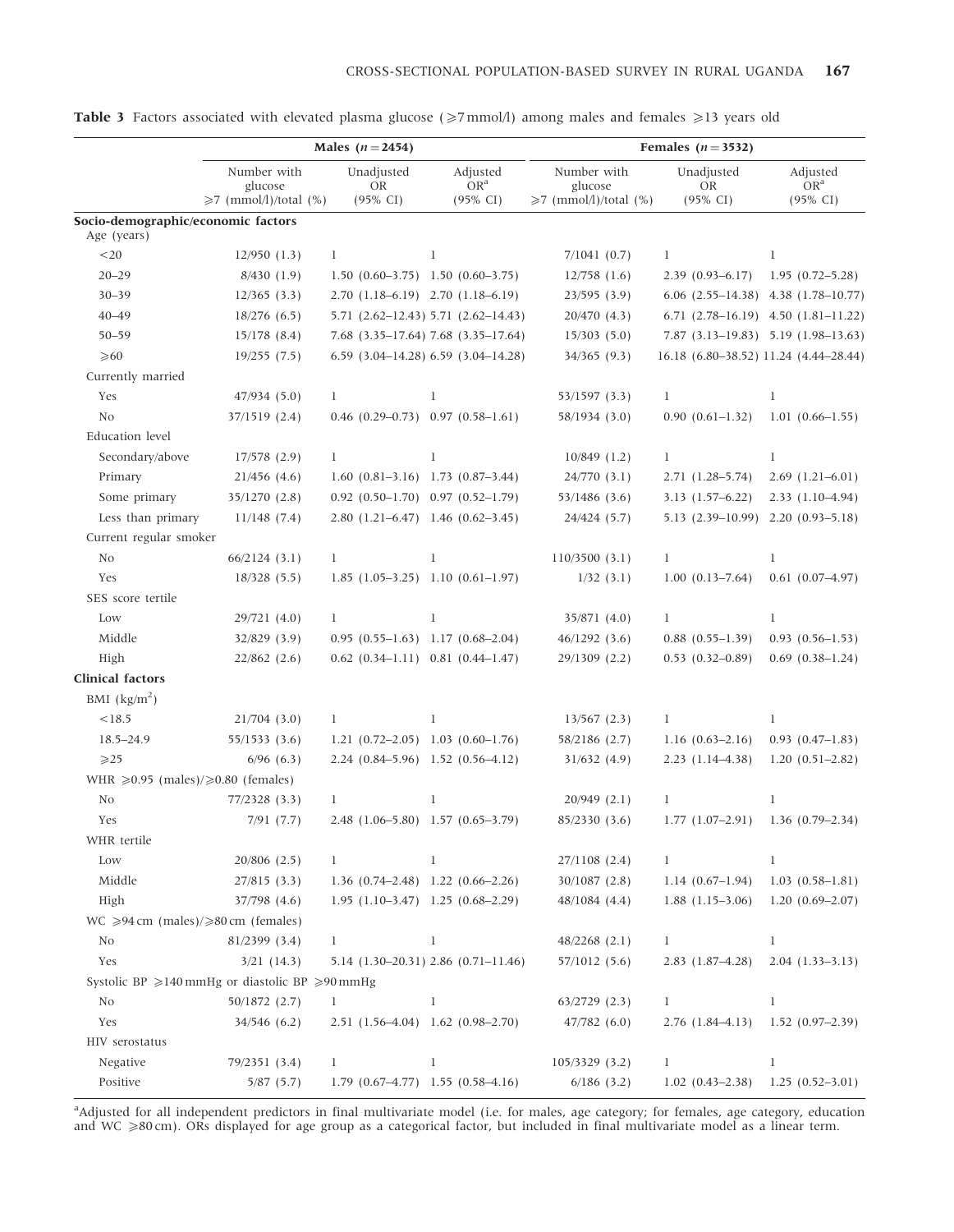probable hyperglycaemia/diabetes. A similar (although not statistically significant) trend was seen in men. Abdominal obesity, as indicated by a high WC, was also found to be independently associated with diabetes in a study in Guinea. $34$  The established BMI cut-offs for overweight and obesity may not be good indicators of cardiovascular disease risk in our study population. A study in North America found that WC was more sensitive than BMI in predicting cardiovascular disease risk in different ethnic groups.<sup>35</sup>

The observed prevalence of high blood pressure in our study (22.5%) was lower than the prevalence of hypertension reported in rural Rukungiri, Uganda  $(30.5\%)$ ,<sup>36</sup> but compatible with similar studies elsewhere in Africa. $37$  Overestimation of hypertension as high blood pressure is likely due to the stress of survey participation and the reliance on a single measurement of blood pressure, which may be overestimated by as much as 50% compared with measurements made on three visits. $38$  However, we may have underestimated prevalence of hypertension by not including the few participants with reported hypertension who had normal blood pressure. A systematic review of hypertension in Africa found that prevalence varied extensively between and within studies, but was generally higher in urban than rural settings, increased with  $age<sup>37</sup>$  and was as high as that in most industrialized countries.<sup>39</sup> The low proportion of current regular smokers in our study  $(13.7\%$  of males and 0.9% of females) reflects the low national smoking prevalence among 15- to 49-year-olds in Uganda (18% in males and 0.9% in females in 2006). $^{40}$ 

Obesity and overweight were more common among females (4 and 14.5%, respectively) than males (0.5 and 3.6%, respectively). The combined prevalence of obesity and overweight among females in our study was similar to that nationally in Uganda (4.1 and  $16.5\%$ , respectively)<sup>40</sup> and compatible with that found in rural settings elsewhere in Africa.<sup>41</sup> Although only 18.5% of women in our study had BMI  $\geq 25 \text{ kg/m}^2$ , the prevalence of abdominal obesity as measured by WHR and WC was much higher (71.3 and 31.2%, respectively). Although the predictive value of WC for diabetes and hypertension is well established in some industrialized countries, e.g. the USA, $42$  validation is necessary elsewhere. Rapidly increasing urbanization is associated with trends towards unhealthy diets and sedentary lifestyles. The effects of changes of globalization on lifestyle may be appearing slowly in this rural community—the high prevalence of under-nutrition (BMI <18.5 kg/m<sup>2</sup>) in males (29.8%) and females (16.5%) reflects the low-income status of the vast majority of the population. However under-nutrition and obesity may exist side by side within the same country, the same community and even the same household.<sup>3</sup>

Diagnosis of diabetes in an individual depends on at least an initial and a confirmatory recommended

standard test, $43$  based on measuring plasma glucose fasting or 2 h after an oral glucose load.<sup>27</sup> Since either approach is of limited feasibility in a large population-based survey in a rural setting in a low-income country, we measured random plasma glucose as a practical approach to estimating population-level hyperglycaemia. Estimation of glycated haemoglobin  $A_{1c}$  as an alternative diagnostic method is not currently recommended by the World Health Organization (WHO) or the International Diabetes Foundation because of insufficient validation in people of different ages and ethnicity, inadequate standardization of laboratory tests, and  $cost<sup>27</sup>$  In North America, random plasma glucose testing has been shown to discriminate well between those with and without diabetes, and with and without hyperglycaemia, when compared with the results of an oral glucose tolerance test. $44$  Furthermore, random plasma glucose is a better discriminator for diabetes and glucose intolerance than using age, BMI and race $45$ and as good as using metabolic syndrome even when it includes fasting glucose.<sup>46</sup> The performance of random plasma glucose testing in rural Africa cannot be assumed to be similar to that in North America, and even if it does the positive predictive values will be lower, reflecting lower prevalence in rural Africa. However, it is reassuring that the WHO-recommended cut-points $43$  used in our study were found in North America to be highly specific  $(94 \text{ to } > 97\%)$ , although with much lower sensitivity  $(<20\%)$ .

An additional limitation in plasma glucose testing arises from the delay for practical reasons of up to 24 h between taking the blood sample and measuring the plasma glucose concentration. Whole blood for glucose measurement was collected into sodium fluoride tubes, which are designed to inhibit further glucose metabolism in the sample. The sample was separated, providing a stable plasma sample, within half a day. However, it is known that prior to separation, even with sodium fluoride tubes, inhibition of further glucose metabolism is not immediate, and that over the first hour the glucose concentration continues to fall, becoming stable at  $\sim$ 4h for the next 24–48 h. $^{47}$  It is likely therefore that on average glucose values were  $\sim$ 0.5 mmol/l lower than they would have been had the measurement been made, or the sample separated, immediately after collection.<sup>47</sup>

Given the above factors the prevalence estimates reported here, particularly for probable diabetes, are likely to be an underestimation of the true prevalence. It is likely that standard testing would confirm that those classified by random plasma glucose as having probable diabetes mostly do have diabetes, and as having probable hyperglycaemia mostly do have diabetes, impaired glucose tolerance or impaired fasting glycaemia. Given the dearth of population-based data on hyperglycaemia in Africa, our data provide new and important information.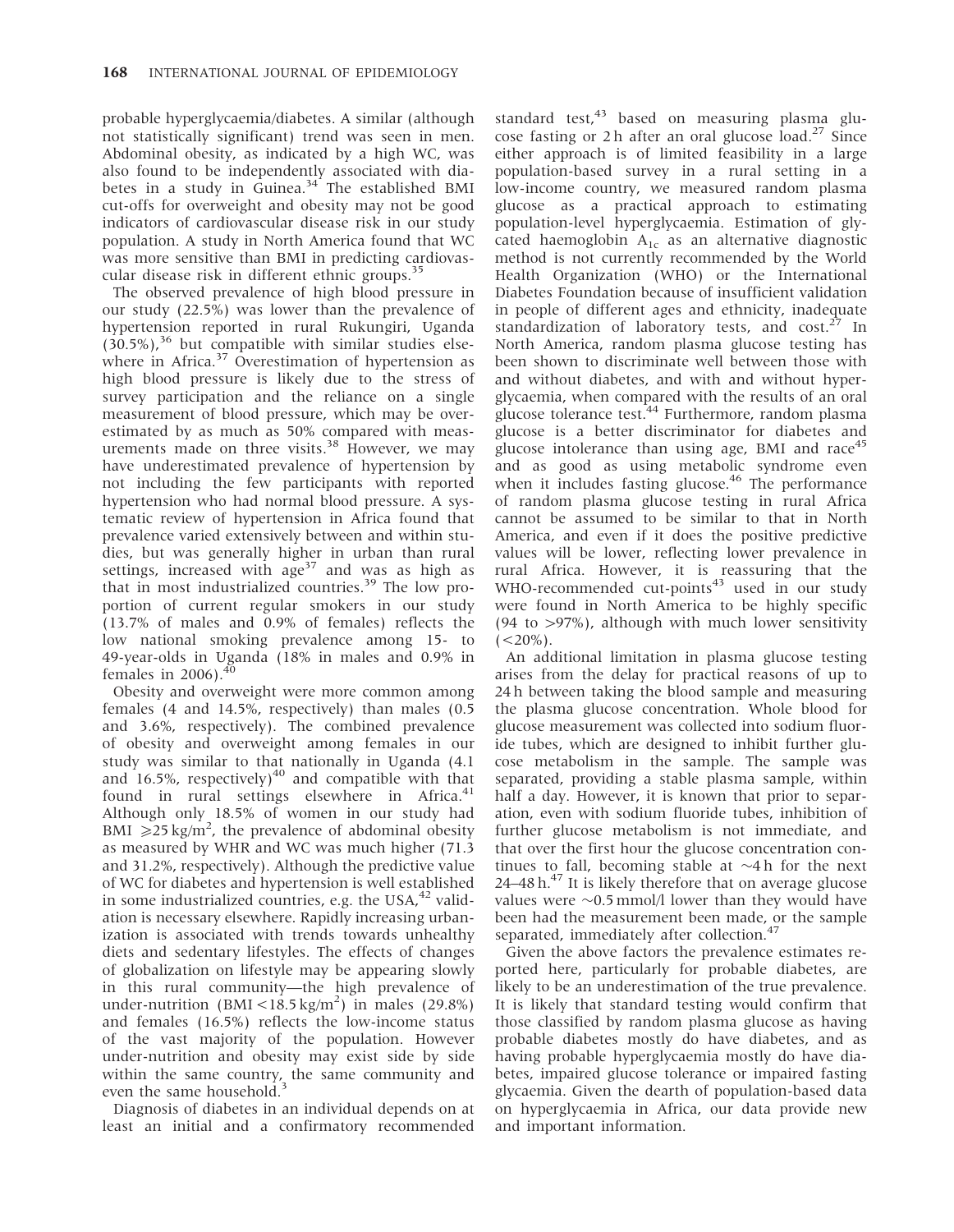Although diabetes, hypertension and obesity are key cardiovascular disease risk factors,<sup>48</sup> there have been few large population-based studies of these conditions in developing countries in Africa, and most have been in urban settings.<sup>49</sup> Our study is unusual in providing prevalence estimates of key cardiovascular disease risk factors based on a large general population cohort in a rural community in a low-income country in Africa. A limitation of our study is incomplete (65.6%) participation among all those identified as eligible in the census. Males were less likely than females to take part in the survey, probably because they are more likely to be away from the household when the survey team arrives. Maintaining a high participation rate is a challenge in a long established communitybased annual HIV serosurvey. Some participants may decline participation because they have previously had a blood test for HIV, know their result and decide against a repeat test. Although there was no evidence of a difference in HIV serostatus between survey participants and those who declined, survey participants with missing glucose results (i.e. answered the questionnaire but declined a blood test) were more likely to be HIV positive. Furthermore, participants with missing plasma glucose results were older and had a higher WC, and therefore are at higher risk of diabetes, resulting in possible underestimation of diabetes prevalence. Lastly, we did not classify participants with reported diabetes who had normal plasma glucose results in the group with probable diabetes, which could lead to an underestimation of diabetes prevalence.

Despite these limitations, our findings help to fill the enormous gap between the sparse population-based

data available and the comprehensive data needed for a good understanding of NCD distribution in Africa. Such data on disease burden are crucial to aid planning and implementation of NCD prevention and control strategies. This study provides baseline findings of the prevalence of diabetes, hypertension and obesity in a rural community in a developing country in Africa at a time of socio-economic development and globalization, when these problems are increasing in cities and likely to extend to rural areas. The chronic NCD burden is also likely to increase further as more HIV-infected people in Africa receive antiretroviral treatment (ART), leading to reduced HIV-related mortality and to possible metabolic side effects resulting from lifelong ART. Responding to the global challenge of chronic NCDs globally, including in Africa, requires substantial invest $ment<sup>50</sup>$  and concerted action through new alliances, such as The Global Alliance for Chronic Diseases.<sup>51</sup>

## Funding

Medical Research Council (UK).

## Acknowledgements

We are grateful to Anthony Harries, Manjinder Sandhu and Janet Seeley for their helpful comments on the manuscript, and to Peter Hughes for advising on the laboratory aspects of plasma glucose testing.

Conflict of interest: None declared.

## KEY MESSAGES

- Existing research infrastructure for HIV surveys in Africa can provide a platform for assessing the prevalence of other conditions, e.g. cardiovascular disease risk factors.
- The commonest cardiovascular disease risk factor was high blood pressure.
- Most people with probable diabetes or hyperglycaemia were not aware of it.
- Data on NCD burden are often limited in developing countries in Africa, but are crucial for planning and implementation of prevention and control strategies.

# References

- International Diabetes Federation. Diabetes Atlas. 4th edn. Brussels: International Diabetes Federation, 2010.
- $2$  Yusuf S, Hawken S, Ounpuu S et al. Effect of potentially modifiable risk factors associated with myocardial infarction in 52 countries (the INTERHEART study): case-control study. Lancet 2004;364:937–52.
- <sup>3</sup> World Health Organization. Obesity and overweight. Fact sheet no. 311. http://www.who.int/mediacentre/factsheets/ fs311/en/index.html (accessed 15 January 2010).
- <sup>4</sup> Magnusson R. Developing a global framework to address non-communicable diseases. Diabetes Voice 2008;53:9–12.
- <sup>5</sup> Beaglehole R, Epping-Jordan J, Patel V et al. Improving the prevention and management of chronic disease in low-income and middle-income countries: a priority for primary care. Lancet 2008;372:940–49.
- <sup>6</sup> Jeon CY, Murray MB. Diabetes Mellitus Increases the Risk of Active Tuberculosis: A Systematic Review of 13 Observational Studies. PLoS Med 2008;5:e152. doi:10.1371/ journal.pmed.0050152.
- $7$  Daar AS, Singer PA, Persad DL et al. Grand challenges in chronic non-communicable diseases. Nature 2007;450: 494–96.
- $^{\rm 8}$  United Kingdom Department for International Development (DFID). Research Strategy 2008–2013. London: DFID, 2008.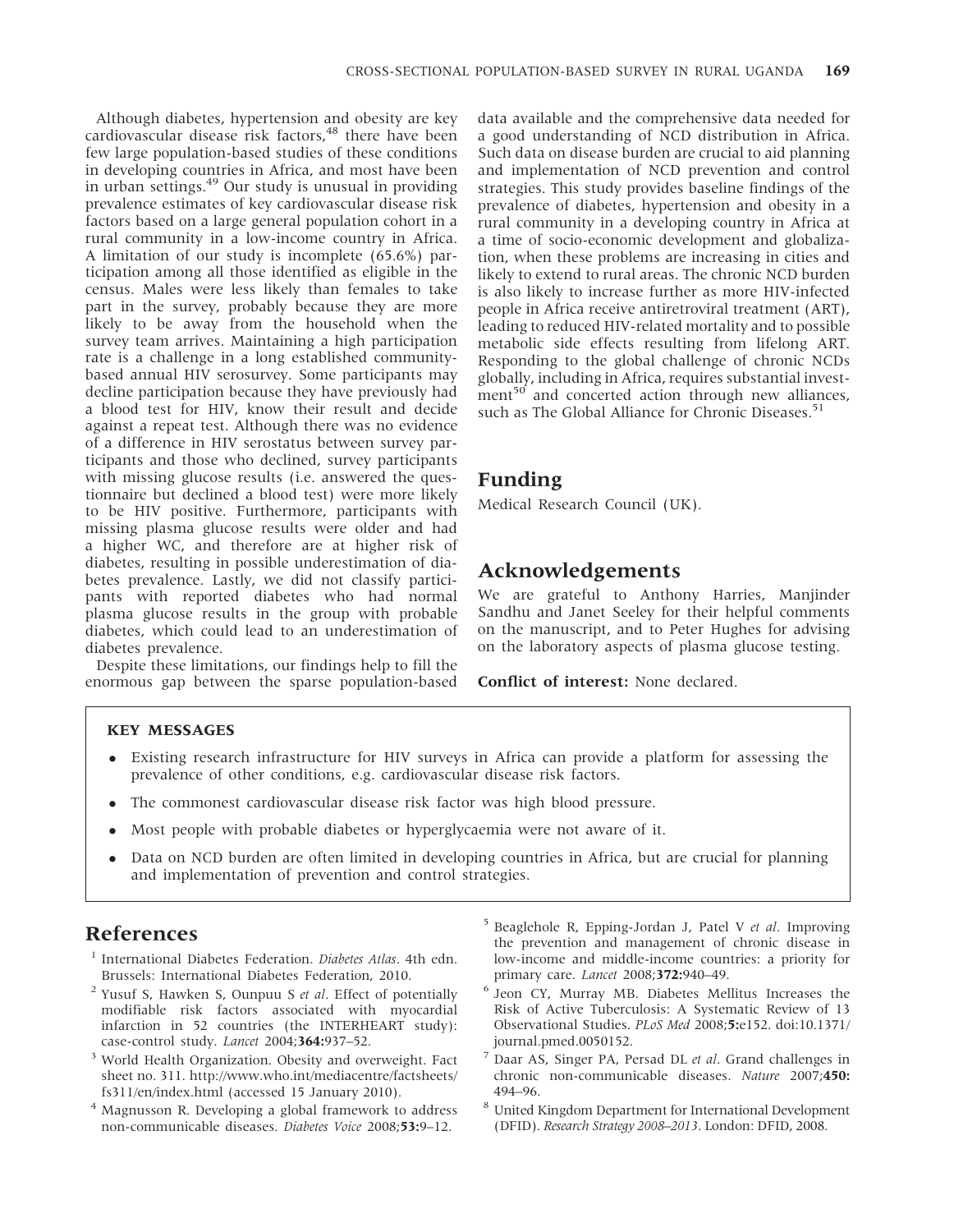- <sup>9</sup> World Health Organization. 2008-2013 Action Plan for the Global Strategy for the Prevention and Control of Noncommunicable Diseases. Geneva: World Health Organization, 2008.
- <sup>10</sup> Nabel EG, Stevens S, Smith R. Combating chronic disease in developing countries. Lancet 2009;373:2004–6.
- <sup>11</sup> Tollman SM, Kahn K, Sartorius B, Collinson MA, Clark SJ, Garenne ML. Implications of mortality transition for primary health care in rural South Africa: a population-based surveillance study. Lancet 2008;372: 893–901.
- <sup>12</sup> World Health Organization. The World Health Report 2004: Changing History. Geneva: World Health Organization, 2004.
- <sup>13</sup> Editorial. Hypertension: uncontrolled and conquering the world. Lancet 2007;370:539.
- $14$  Anonymous. Diabetes a global threat. (Editorial). Lancet 2009;373:17.
- <sup>15</sup> International Diabetes Federation. Diabetes atlas. http:// www.diabetesatlas.org/content/africa (10 January 2010, date last accessed).
- <sup>16</sup> Beaglehole R, Ebrahim S, Reddy S, Voute J, Leeder S. Prevention of chronic diseases: a call to action. Lancet 2007;370:2152–57.
- <sup>17</sup> Nunn AJ, Mulder DW, Kamali A, Ruberantwari A, Kengeya-Kayondo JF, Whitworth J. Mortality associated with HIV-1 infection over five years in a rural Ugandan population: cohort study. BMJ 1997;315:767–71.
- <sup>18</sup> Kengeya-Kayondo JF, Kamali A, Nunn AJ, Ruberantwari A, Wagner H-U, Mulder DW. Incidence of HIV-1 infection in adults and socio-demographic characteristics of seroconverters in a rural population in Uganda: 1990-1994. Int J Epidemiol 1996;25:1077–82.
- <sup>19</sup> UNICEF. The State of the World's Children. New York: UNICEF, 2008.
- <sup>20</sup> Nakibinge S, Maher D, Katende J, Kamali A, Grosskurth H, Seeley J. Community engagement in health research: two decades of experience from a research project on HIV in rural Uganda. Tropical Medicine and International Health 2009;14:190–95.
- <sup>21</sup> Tolonen H, Kuulasmaa K, Laatikainen T, Wolf H. and the European Health Risk Monitoring Project. Recommendations for Indicators, International Collaboration, Protocol and Manual of Operations for Chronic Disease Risk Factor Surveys. Helsinki: European Health Risk Monitoring, 2002.
- <sup>22</sup> Cuckson AC, Reinders A, Shabeeh H, Shennan AH. Validation of the Microlife BP 3BTO-A oscillometric blood pressure monitoring device according to a modified British Hypertension Society protocol. Devices and Technology 2002;7:319–24.
- <sup>23</sup> World Health Organization. WHO Expert Committee. Physical Status: The Use and Interpretation of Anthropometry. WHO Technical Report Series No. 854. Geneva: WHO, 1995.
- <sup>24</sup> U.S. Department of Agriculture, U.S. Department of Health and Human Services. Dietary Guidelines for Americans. 3rd edn. Washington, DC: Government Printing Office, 1990.
- <sup>25</sup> International Diabetes Federation (IDF). Worldwide Definition of the Metabolic Syndrome. Brussels: International Diabetes Federation, 2006.
- <sup>26</sup> World Health Organization (WHO). International Society of Hypertension (ISH) Writing Group. WHO/ISH statement on management of hypertension. J Hyperten 2003; 21:1983–92.
- <sup>27</sup> World Health Organization (WHO) and International Diabetes Foundation (IDF). Definition and Diagnosis of Diabetes Mellitus and Intermediate Hyperglycemia: Report of a WHO/IDF Consultation. Geneva: WHO, 2006.
- $28$  van der Sande MAB, Bailey R, Faal H et al. Nationwide prevalence study of hypertension and related noncommunicable diseases in The Gambia. Tropical Medicine and International Health 1997;2:1039–48.
- <sup>29</sup> Aspray TJ, Mugusi F, Rashid S et al. Essential Non-Communicable Disease Health Intervention Project: Rural and urban differences in diabetes prevalence in Tanzania: the role of obesity, physical inactivity and urban living. Trans R Soc Trop Med Hyg  $2000;94:637-44$ .
- <sup>30</sup> Christensen DL, Friis H, Mwaniki DL et al. Prevalence of glucose intolerance and associated risk factors in rural and urban populations of different ethnic groups in Kenya. Diabetes Res Clin Pract 2009;84:303–10.
- <sup>31</sup> Motala AA, Esterhuizen T, Gouws E et al. Diabetes and other disorders of glycemia in a rural South African community: prevalence and associated risk factors. Diabetes Care 2008;31:1783–88.
- <sup>32</sup> Lasky D, Becerra E, Boto W, Otim M, Ntambi J. Obesity and gender differences in the risk of type 2 diabetes mellitus in Uganda. Nutrition 2002;18:417–21.
- <sup>33</sup> Amoah AG, Owusu SK, Adjei S. Diabetes in Ghana: a community based prevalence study in Greater Accra. Diabetes Res Clin Pract 2002;56:197–205.
- <sup>34</sup> Balde N-M, Diallo I, Balde M-D et al. Diabetes and inpaired fasting glucose in rural and urban populations in Futa Jallon (Guinea): prevalence and associated risk factors. Diabetes Metab 2007;33:114–20.
- <sup>35</sup> Zhu S, Heymsfield S, Toyoshima H, Wang Z, Pietrobelli A, Heshka S. Race-ethnicity-specific waist circumference cutoffs for identifying cardiovascular disease risk factors. Am J Clin Nutr 2005;81:409–15.
- <sup>36</sup> Wamala JF, Karyabakabo Z, Ndungutse D, Guwatudde D. Prevalence factors associated with hypertension in Rukungiri District, Uganda – a community-based study. Afr Health Sci 2009;9:153–60.
- <sup>37</sup> Addo J, Smeeth L, Leon DA. Hypertension in sub-Saharan Africa: a systematic review. Hypertension 2007; 50:1012–18.
- <sup>38</sup> Bovet P, Gervasoni J-P, Ross AG et al. Assessing the prevalence of hypertension in populations: are we doing it right? J Hyperten 2003;21:509–17.
- <sup>39</sup> Kearney PM, Whelton M, Reynolds K, Muntner P, Whelton PK, He J. Global burden of hypertension: analysis of worldwide data. Lancet 2005;365:217–23.
- <sup>40</sup> Uganda Bureau of Statistics. Uganda Demographic and Health Survey 2006. Calverton, MD: UBOS and Macro International Inc, 2007.
- <sup>41</sup> Ziraba AK, Fotso JC, Ochako R. Overweight and obesity in urban Africa: a problem of the rich or the poor? BMC Public Health 2009;9:465.
- <sup>42</sup> Janssen I, Katzmarzyk PT, Ross R. Body mass index, waist circumference, and health risk. Evidence in support of current National Institutes of Health guidelines. Arch Intern Med 2002;162:2074–79.